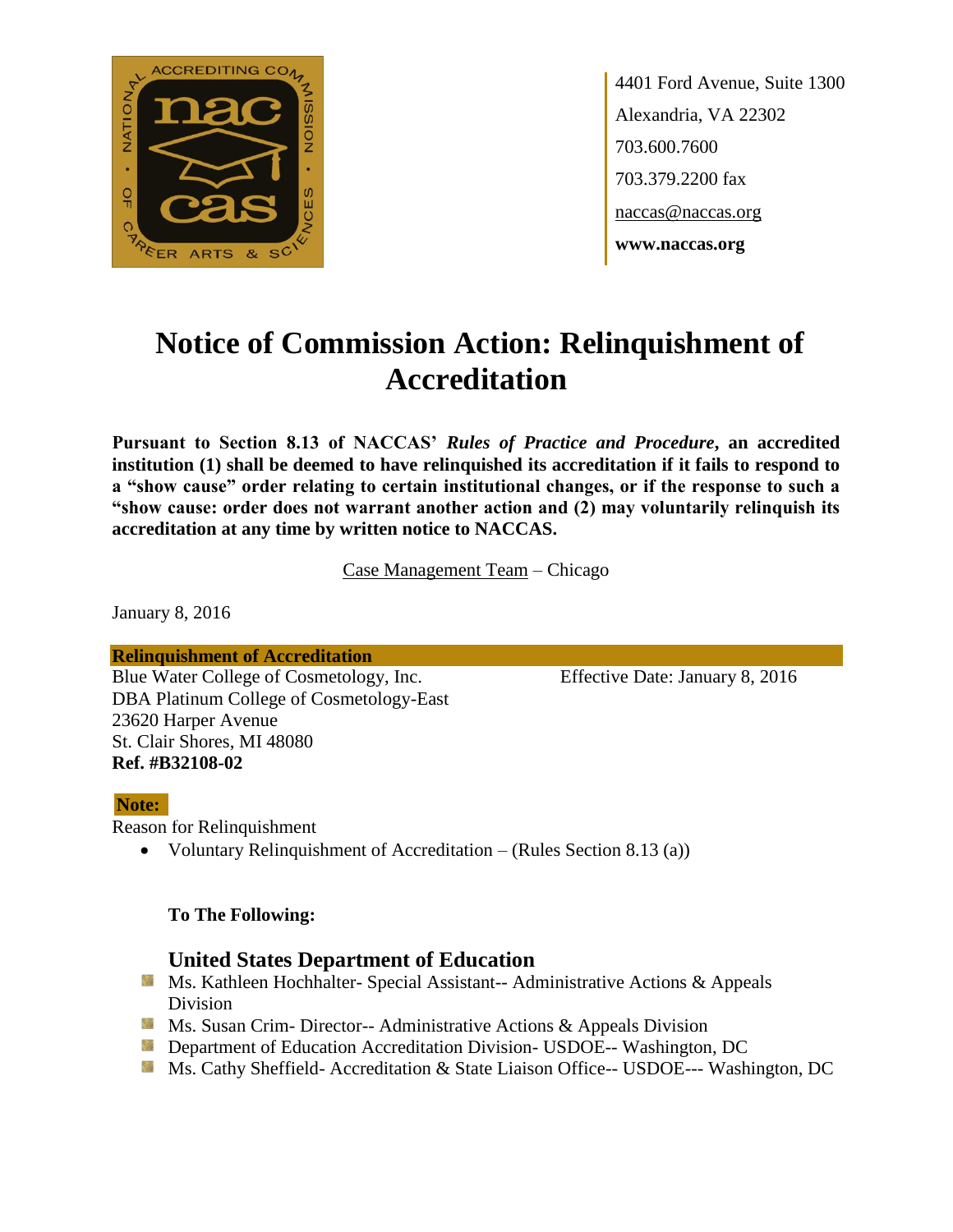- **Ms. Rachael Shultz- Accreditation and State Liaison Office-- USDOE --- Washington,** DC
- Ms. Lauren Pope- Administrative Actions and Appeals Services Group-- Washington, DC
- 鬣
- Mr. Douglas Parrott- Area Case Director-- School Participation Team--- Chicago/Denver

### **Accreditors**

- **Mr. Bill Larkin- Executive Director-- ACCET**
- **Mr. Michale McComis, Ed.D.- Executive Director-- ACCSC**
- Mr. Albert Gray, Ph.D.- Executive Director-- ACICS
- **Dr. Gary Puckett- Executive Director-- COE**

## **State Authorities**

Ms. Linda Clewley- MI State Board of Cosmetology-- Lansing, MI

### **Other**

- **Ms. Tammy Burkhart- Educause**
- Accredited Schools List Help Desk-- Westat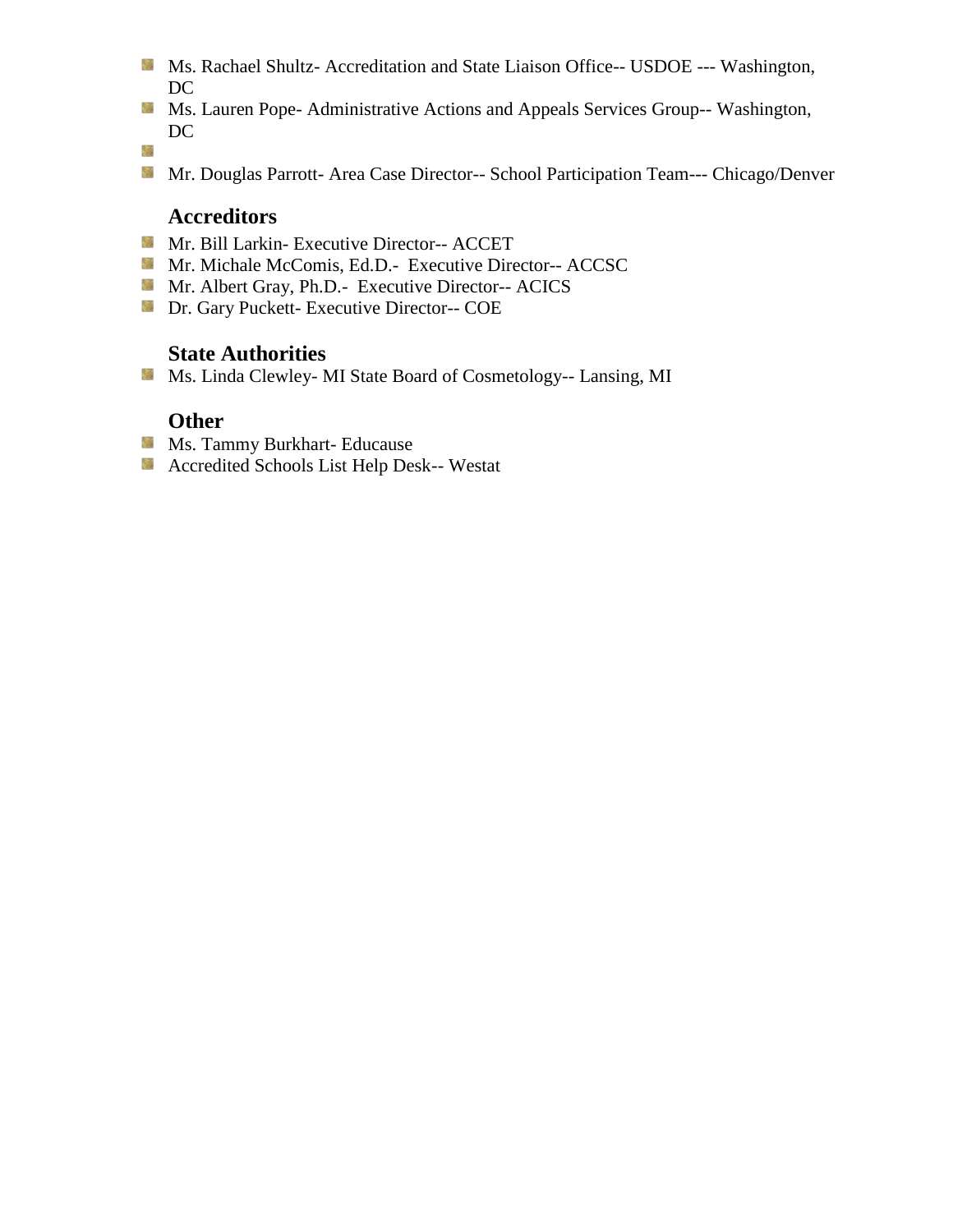

4401 Ford Avenue, Suite 1300 Alexandria, VA 22302 703.600.7600 703.379.2200 fax naccas@naccas.org **www.naccas.org**

# **Notice of Commission Action: Relinquishment of Accreditation**

**Pursuant to Section 8.13 of NACCAS'** *Rules of Practice and Procedure***, an accredited institution (1) shall be deemed to have relinquished its accreditation if it fails to respond to a "show cause" order relating to certain institutional changes, or if the response to such a "show cause: order does not warrant another action and (2) may voluntarily relinquish its accreditation at any time by written notice to NACCAS.**

Case Management Team – Dallas

January 8, 2016

**Relinquishment of Accreditation**

1684 Cimarron Plaza Stillwater, OK 74075 **Ref. #046052-00**

607 West Grand Chickasha, OK 73018 **Ref. #B46052-01**

### **Note:**

Reason for Relinquishment

Voluntary Relinquishment of Accreditation – (Rules Section 8.13 (a))

**To The Following:**

## **United States Department of Education**

**Ms. Kathleen Hochhalter- Special Assistant-- Administrative Actions & Appeals** Division

Stillwater Beauty Academy **Effective Date: January 8, 2016** 

Academy of Cosmetology Effective Date: January 8, 2016